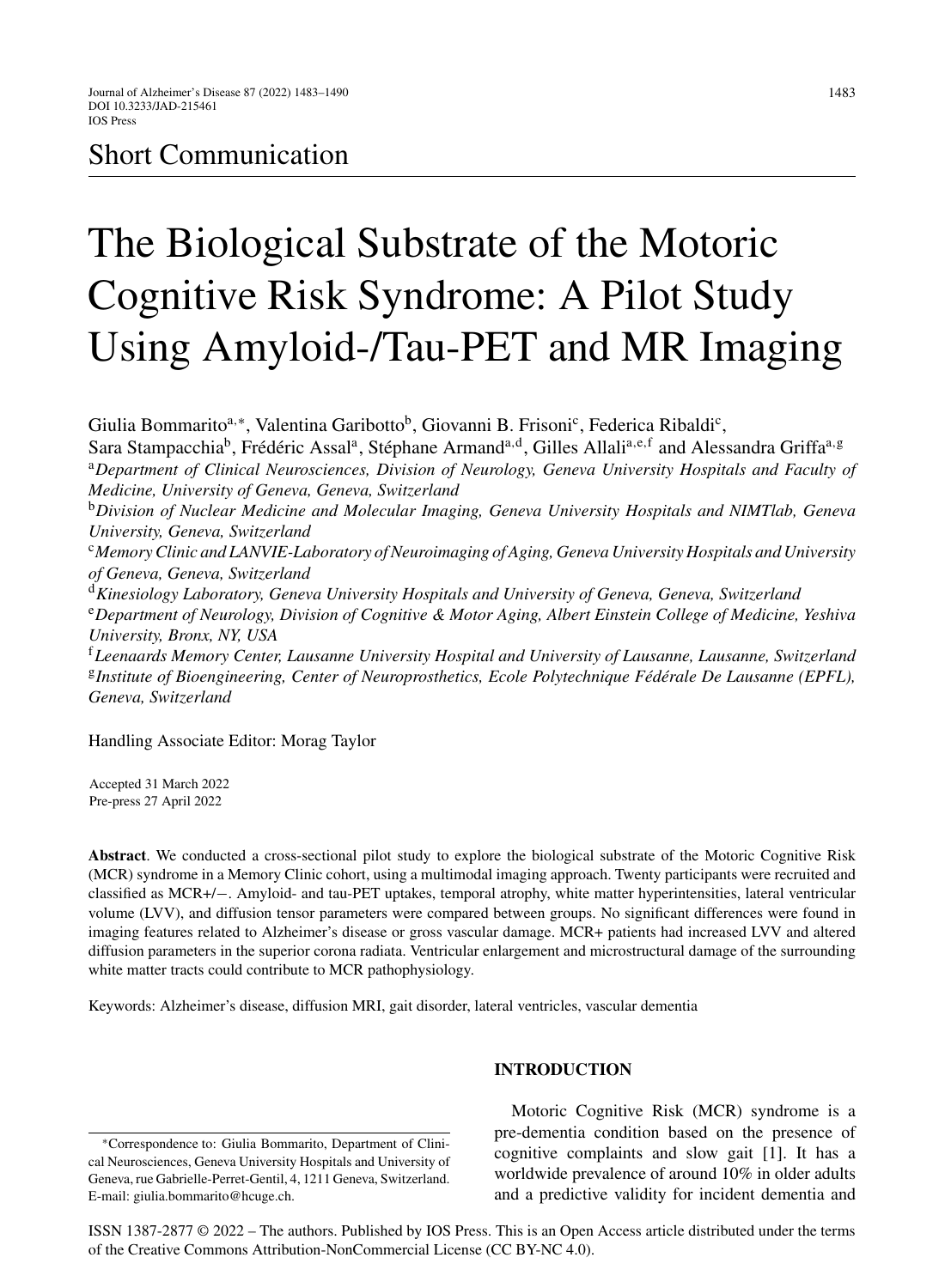adverse clinical outcomes, such as falls or mortality [2]. Pathophysiological mechanisms underlying MCR are probably heterogeneous and have not been fully established yet. Indeed, MCR has been variably related to vascular risk factors [3, 4], increased levels of systemic inflammatory biomarkers [5], cortical atrophy [6, 7], cerebrovascular lesion load [8], and to an increased risk of developing vascular dementia or Alzheimer's disease (AD) [1, 9, 10]. A recent study revealed an association between*APOE*-4 and the risk of developing dementia in patients with MCR [11]. Yet, AD biomarkers (i.e., amyloid and tau deposition, and neurodegeneration), as well as indicators of underlying pathology other than atrophy or vascular damage, have not been assessed in MCR.

In this exploratory study, we used a multimodal imaging approach to investigate the pathophysiology underlying MCR in a cohort of patients referring to the Memory Clinic. Specifically, we evaluated whether amyloid and tau deposits, white matter changes, and features indicative of neurodegeneration or microstructural damage in gait-related tracts were different between patients with (MCR+) and without (MCR–) MCR.

#### **MATERIALS AND METHODS**

#### *Participants*

Twenty older adults (mean age  $73.2 \pm 6.4$  years, 7 females) referred to the Memory Center of the Geneva University Hospitals for cognitive complaints were prospectively recruited from July 2020 to January 2021. Exclusion criteria were the presence of 1) major neurocognitive disorder/dementia (as defined by the diagnostic and statistical manual of mental disorders (DSM-V), 2) neurological and psychiatric disorders other than cognitive impairment, and 3) gait impairment caused by orthopedic, rheumatologic, or other severe medical condition.

Patients underwent a clinical and gait assessment, an amyloid and tau PET, and MR brain imaging, including a T1-weighted, a fluid-attenuated inversion recovery (FLAIR) and an echo planar diffusion tensor imaging (DTI) sequence.

This study was approved by the local ethics committee and all participants provided written informed consent prior to participation.

#### *Clinical assessment*

Demographic and clinical data were collected, including education level (as a categorical variable,

defined as I:  $<$  9 years, II: 9-12 years, and III: > 12 years), neuropsychological tests, vascular risk factors, and Clinical Dementia Rating (CDR) scale score. *APOE* genotype (determined using real-time TaqMan assay (Applied Biosystems)) was available for 11 out of 20 patients.

#### *Gait assessment and MCR status*

Gait speed during normal walking was measured using a 12-camera optoelectronic system (Oqus7+, Qualisys, Sweden). MCR status was defined by a gait speed value ≤ [mean value − 1 standard deviation] in a cohort of patients with cognitive complaints, with respect to the appropriate age- and gender-matched class values [1]. Reference values were derived from a local cohort of healthy older adults, assessed using the same gait protocol (reported in the Supplementary Material).

#### *PET*

Acquisition and preprocessing of PET data are reported in the Supplementary Material. The standardized uptake value ratio (SUVr) for amyloid and tau images were obtained as in [12] and [13], using the whole cerebellum and the cerebellum crus as reference regions, respectively. Given that Amyloid-PET was acquired using different ligands, in line with established research practice in the field, we converted SUVRs into Centiloid, a measure developed to scale the outcome of each particular ligand uptake to a common 0 to 100 scale, as recommended in [14]. Amyloid positivity was determined (i) visually from a nuclear medicine specialist and (ii) using previously established Centiloid unit cut-off of 26. Visual and automated assessment was concordant in all cases. Tau PET positivity was determined using the previously established SUVr cut-off of 1.25 [13].

#### *MRI*

All patients underwent MRI on a Siemens MAG-NETOM Skyra 3T. Sequence parameters and further details on images processing are detailed in the Supplementary Material.

#### *White matter hyperintensities (WMH)*

Lesions were segmented from FLAIR sequences and the total lesion volume was extracted.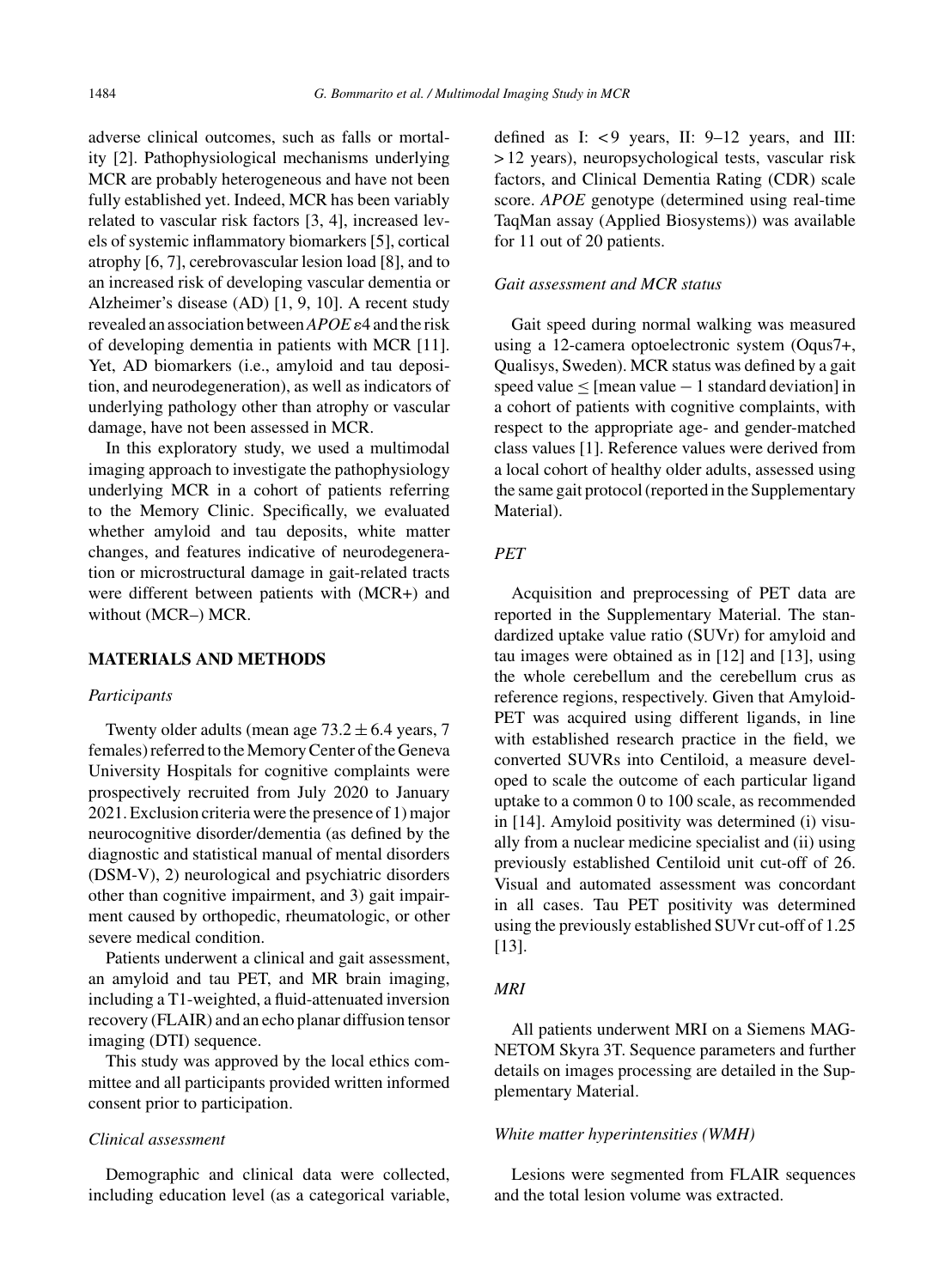#### *G. Bommarito et al. / Multimodal Imaging Study in MCR* 1485

#### *Volumetric measures*

T1-weighted sequences were segmented using Freesurfer 6.0.0. Lateral ventricular volume (LVV) and the estimated total intracranial volume were derived. Values from the entorhinal, fusiform, inferior temporal, and middle temporal regions were averaged to obtain a temporal region of interest (ROI) thickness [17]. Thickness values from other cortical regions previously related to MCR, specifically prefrontal, insular, temporal, and parietal regions [6, 7], were also extracted and are available in the Supplementary Material.

#### *DTI processing*

Data were available for 19 out of 20 subjects. Given the exploratory nature of the study, we chose to focus on white matter tracts related to gait, based on data available in literature [15, 16], and specifically on the cortico-spinal tract (CST), the corpus callosum (CC), and superior corona radiata (sCR). However, DTI parameters of other relevant tracts are reported in the Supplementary Material. Mean fractional anisotropy (FA), mean diffusivity (MD), axial diffusivity (AxD), and radial diffusivity (RD) values were extracted from each ROI for each subject.

The following imaging features were considered for analyses (Fig. 1): 1) amyloid and tau status (positive/negative), amyloid PET Centiloid, tau PET SUVr, and the medial-basal-lateral temporal lobe atrophy [17] as AD biomarkers; 2) WMH volume to assess vascular damage; 3) LVV, normalized for total intracranial volume, and 4) MD and FA of the CC, CST, and sCR, as indices, respectively, of unspecific neurodegeneration and white matter microstructural damage, previously described as contributors to impaired gait [15, 16, 18–20].

#### *Statistical analysis*

Wilcoxon rank sum test and chi-squared were used to compare demographic and clinical characteristics and amyloid or tau status between the MCR+/– groups. A Quade non-parametric ANCOVA analysis, using age as covariate, was performed to compare amyloid Centiloid, tau SUVr, and MRI parameters between the two groups. Effect sizes were computed and reported as *Phi*, *r*, or *f*, where a *Phi or r* (*f*) value from 0.1 to 0.30 (0.25) indicates a small effect, from  $0.30(0.25)$  to  $0.50(0.40)$  a medium effect, and  $> 0.50$ (0.40) a large effect size.

#### *Data availability*

Data supporting the findings of this study will be shared upon request.

#### **RESULTS**

Demographic and clinical data of the whole cohort and separately for MCR+ and MCR– groups are reported in Table 1. All patients had a CDR scale score of 0.5. The 8 MCR+patients (40%) did not differ in terms of demographic or cognitive performance from the 12 MCR– patients. Results for imaging metrics are reported in Table 2 and Fig. 1. Amyloid or tau uptake, temporal ROI thickness, WMH volume and CST or CC microstructural damage did not differ between the two groups. The LVV and the MD, AxD, and RD of sCR were significantly higher in MCR+ compared to MCR– $(F(1,18) = 5.92)$ , *p* = 0.026, *F*(1,17) = 9.40, *p* = 0.007, *F*(1,17) = 9.68,  $p = 0.006$  and  $F(1,17) = 4.60$ ,  $p = 0.047$ , respectively).

Additional cortical thickness and DTI parameters values are available in the Supplementary Material. No other regional thickness resulted significantly different between the two groups, while the AxD of the anterior limb of internal capsule was significantly higher in the MCR+ group.

#### **DISCUSSION**

In this pilot study we investigated the pathophysiological substrate of MCR in a Memory Clinic cohort, using a multimodal imaging approach. We assessed whether biomarkers of AD, vascular disease, gaitrelated white matter tracts damage, or other indicators of unspecific neurodegeneration were associated with MCR syndrome. Our results disclosed 1) no significant differences in imaging biomarkers of AD, i.e., amyloid or tau deposition and temporal atrophy, or gross vascular damage, i.e., WMH, between MCR− and MCR+ groups, and 2) larger LVV and increased MD, AxD, and RD values at the level of the sCR in MCR+ patients.

So far, studies have discordantly associated MCR with an increased risk of vascular dementia, AD, or both. In this exploratory study, we concurrently investigated the relationship between MCR and imaging biomarkers for both AD and vascular disease, finding no significant differences in terms of amyloid and tau burden or gross vascular pathology between MCR+ and MCR− patients. Although this result could be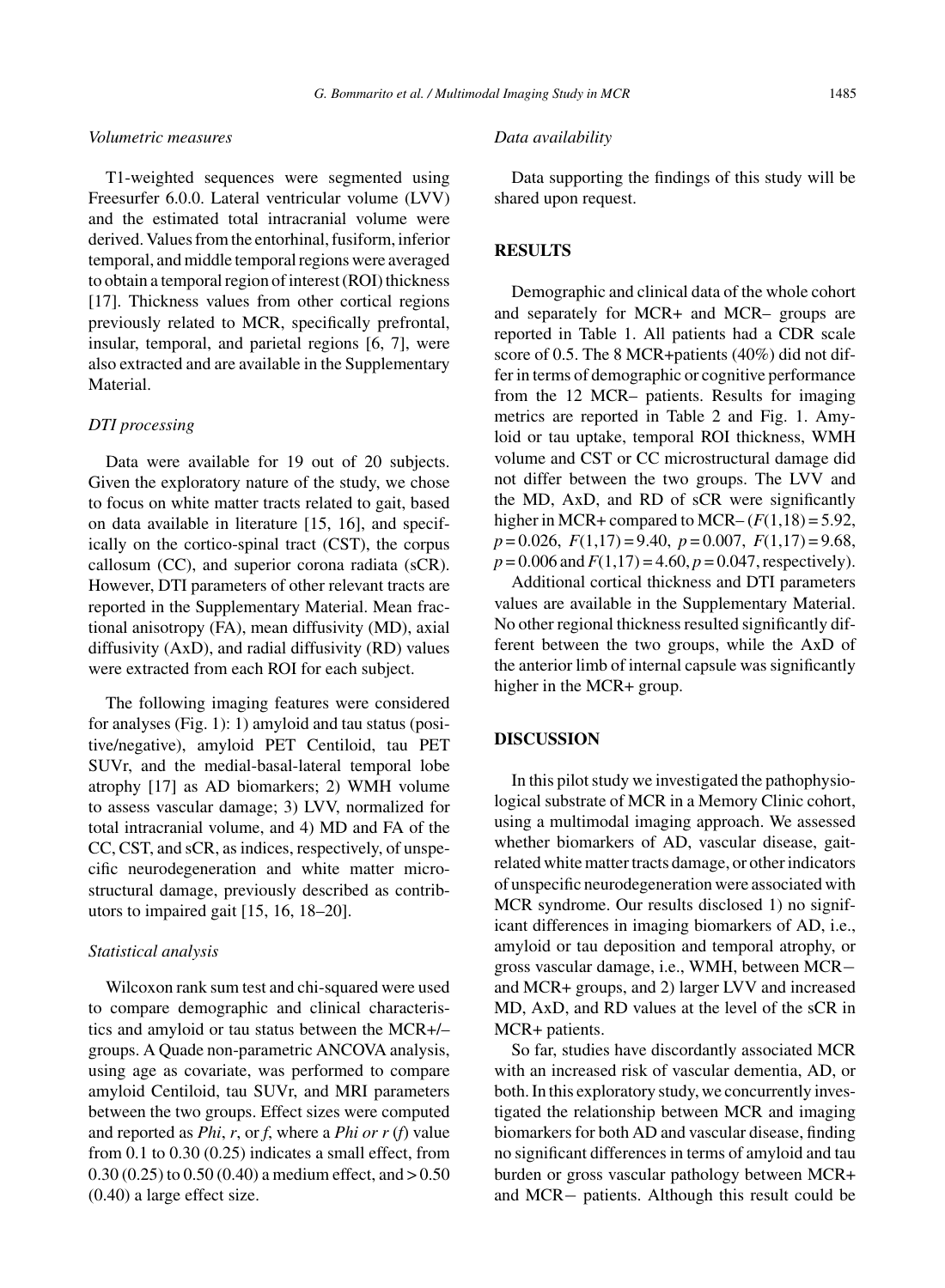

Fig. 1. Representative images of a patient for each PET and MR imaging modality used and violin plots of the respective imaging features in MCR+ and MCR-. SUVr, standardized uptake value ratio; T1w, T1-weighted sequence; LVV, lateral ventricles volume; FLAIR, fluid-attenuated inversion recovery; WMH, white matter hyperintensities; DTI, diffusion tensor imaging; FA, fractional anisotropy; MD, mean diffusivity; AxD, axial diffusivity; sCR, superior corona radiata; CC, corpus callosum; CST, cortico-spinal tract. <sup>∗</sup>*<sup>p</sup>* <sup>&</sup>lt; 0.05.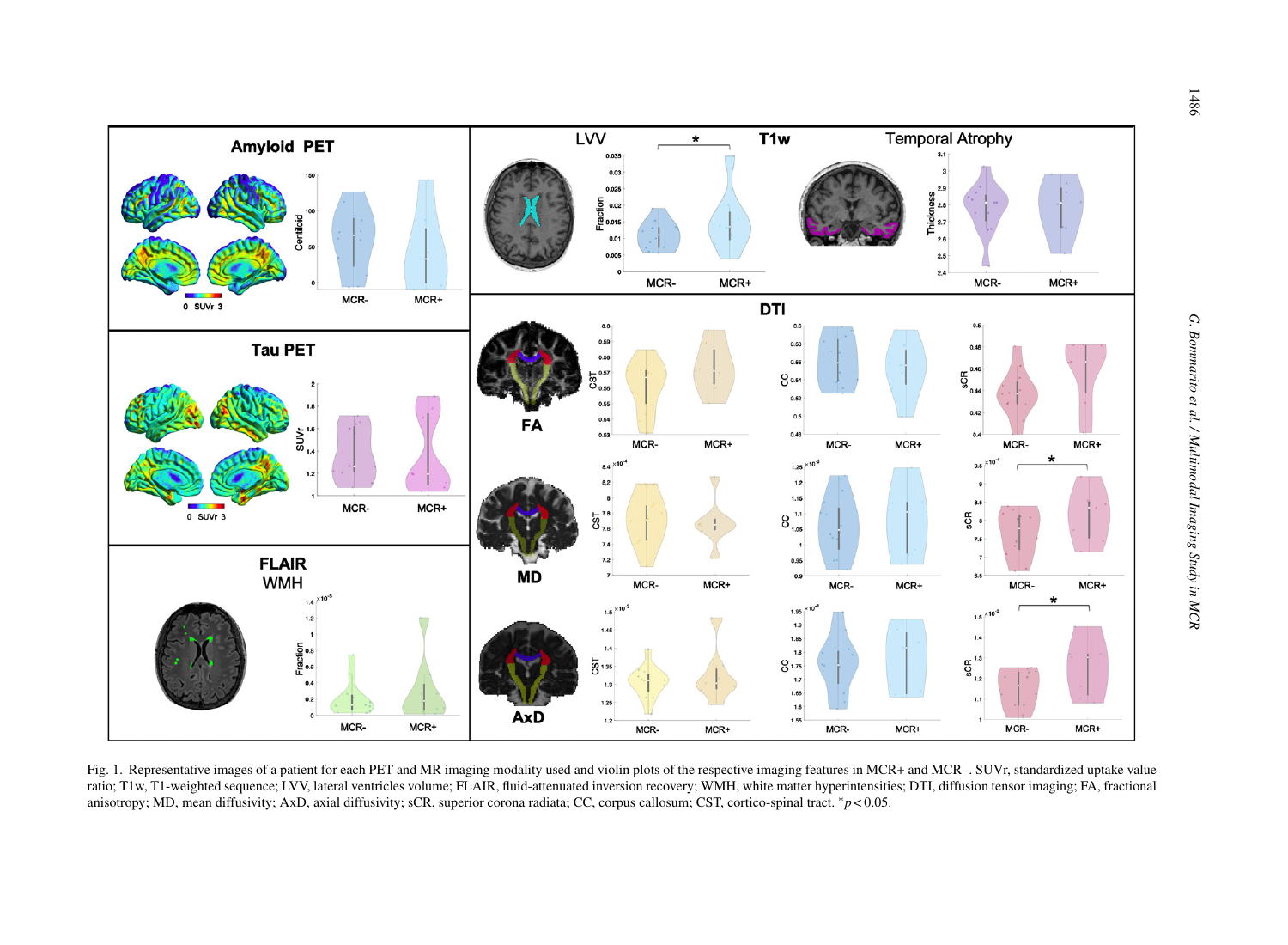|                                                     | All patients | MCR+         | $MCR-$      | $\boldsymbol{p}$  | Effect           |
|-----------------------------------------------------|--------------|--------------|-------------|-------------------|------------------|
|                                                     | $(n=20)$     | $(n=8)$      | $(n=12)$    |                   | size             |
| Age $(y)$                                           | 74.0 (7.0)   | 73.5(3.0)    | 74.5(10.5)  | 0.535             | 0.14             |
| Gender (n of females/males)                         | 7/13         | 2/6          | 5/7         | $0.444^{\dagger}$ | $0.17^{\dagger}$ |
| Time from symptoms onset (months)                   | 45.2(63.0)   | 46.5(62.9)   | 39.9 (75.4) | 0.758             | 0.07             |
| Education level (n of patients with level I/II/III) | 2/5/13       | 1/2/5        | 1/3/8       | $0.953^{\dagger}$ | $0.07^{\dagger}$ |
| MMSE                                                | 27.0(3.0)    | 27.0(2.5)    | 27.0(2.8)   | 0.379             | 0.20             |
| Ten-point clock test                                | 9.0(3.5)     | 9.0(5.0)     | 8.5(3.0)    | 0.843             | 0.05             |
| <b>FCSRT-TR</b> score                               | 40.0(6.3)    | 38.0(3.0)    | 43.0(5.5)   | 0.174             | 0.33             |
| Digit span score                                    | 6.0(2.0)     | 6.0(3.0)     | 6.0(2.0)    | 0.605             | 0.12             |
| TMT-B/TMT-A ratio score                             | 2.3(0.7)     | 2.5(0.5)     | 2.3(1.1)    | 0.856             | 0.05             |
| Vascular risk factors $(n, \%)$                     |              |              |             |                   |                  |
| Hypertension                                        | 9(45%)       | $4(50\%)$    | 5(41.7%)    | $0.714^{\dagger}$ | $0.04^{\dagger}$ |
| Diabetes                                            | $2(10\%)$    | $1(12.5\%)$  | $1(8.3\%)$  | $0.761^{\dagger}$ | $0.04^{\dagger}$ |
| Hypercholesterolemia                                | $8(40\%)$    | $4(50\%)$    | $4(33.3\%)$ | $0.456^{\dagger}$ | $0.08^{\dagger}$ |
| Smoking                                             | $2(10\%)$    | $1(12.5\%)$  | $1(8.3\%)$  | $0.761^{\dagger}$ | $0.04^{\dagger}$ |
| Cardiovascular disease                              | $4(20\%)$    | 2(25%)       | 2(16.7%)    | $0.648^{\dagger}$ | $0.05^{\dagger}$ |
| <i>APOE</i> genotype available $(n, %)$             | 11(55%)      | $4(50\%)$    | 7(58.3%)    |                   |                  |
| ε4 carriers                                         | 3(27.3%)     | $\mathbf{0}$ | $3(42.9\%)$ | $0.125^{\dagger}$ | $0.22^{\dagger}$ |
| WS(m/s)                                             | 1.10(0.22)   | 0.98(0.08)   | 1.18(0.20)  | 0.003             | 0.67             |

Table 1 Demographic and clinical data of the whole cohort and MCR+ and MCR– patients

Time from symptoms onset is referred to the time lag between onset of cognitive complaints as reported by the patients and the date of assessment. Education level is determined as follows: I: < 9 years, II: 9–12 years, and III: > 12 years; MCR, motoric cognitive risk; MMSE, Mini-Mental State Examination, higher scores indicate a better performance; FCSRT-TR, Free and Cued Selective Reminding Test-Total Recall; TMT-A, Trail Making Test part A; TMT-B, Trail Making Test part B; WS, walking speed. Values are expressed as median (interquartile range) unless otherwise specified. The reported *p*-values are derived from chi-squared test for categorical variables  $(†)$  or from non-parametric Wilcoxon rank sum test. Effect sizes are reported as *Phi* ( $\bar{r}$ ) or *r*, where a *Phi* (*r*) value from 0.1 to 0.30 indicates a small effect, from 0.30 to 0.50 a medium effect, and > 0.50 a large effect size.

ascribable to the small sample size, it is in line with previous studies, suggesting a not exclusive association between MCR and a unique neurodegenerative disorder.

Previous studies found a correlation between gait parameters and amyloid deposition in subcortical and cortical areas, while a recent study did not find an increased amyloid PET SUVr in MCR+ patients [21]. Here, for the first time, we also compare tau PET SUVr between MCR+ and MCR− patients, finding no differences. Tau deposits assessed with PET imaging have been shown to better correlate to clinical status and to predict cognitive decline in AD [22]. The absence of an increase in tau burden confirms that MCR is probably not due to a pure AD pathology.

Although MCR has been initially described as a syndrome predictive of vascular dementia [1] and WMH are widely reported in MCR cohorts, a clear association between WMH and MCR is lacking, with previous studies reporting an increased rate of frontal lacunar infarcts, but not of the global or regional WMH loads in patients with MCR [23]. This could suggest that a spatial pattern of damage, more than the underlying mechanism causing it, would explain MCR. Such spatial pattern would be better captured with measures of atrophy or white matter microstructural damage. Indeed, volumetric measures of grey matter regions involved in gait control have been related to MCR.

In this work, the larger LVV and sCR changes we observed in MCR+ patients reveal the potential contribution of ventricular enlargement, and the damage of adjacent white matter tracts involved in gait control, to MCR pathogenesis. The significant difference observed for the AxD of the anterior limb of internal capsule, another tract involved in gait control [24, 25] and adjacent to lateral ventricles, goes in the same direction. Ventricular volume and altered white matter microstructure have been already associated with slow gait [15, 18, 20]. Moreover, the sCR includes projections from prefrontal and supplementary motor cortices and fronto-insular connections [26], which are regions found to be atrophic in MCR [6], thus further supporting the involvement of such brain areas in this pre-dementia syndrome. It is noteworthy the increase in MD, AxD, and RD, associated to a not significant change in FA (possibly explained by the concomitant increases of both AxD and RD), observed in our cohort. The same findings have been detected in periventricular fibers of patients with normal pressure hydrocephalus, a condition highly prevalent in older adults. Moreover, changes in DTI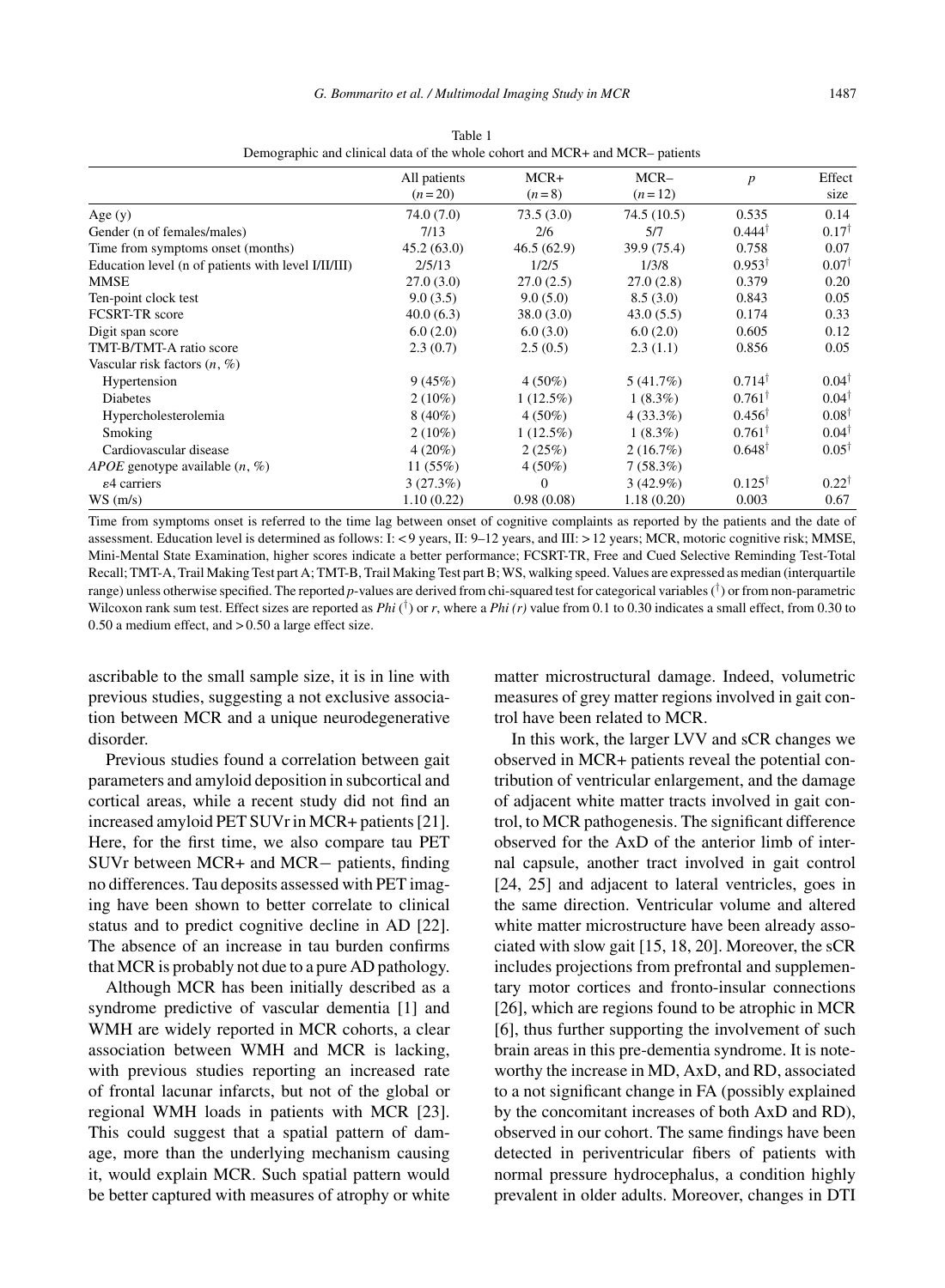| All patients<br>$(n=20)$ | $MCR+$<br>$(n=8)$ | $MCR-$<br>$(n=12)$ | $\boldsymbol{p}$  | Effect<br>size    |
|--------------------------|-------------------|--------------------|-------------------|-------------------|
| 13,65%                   | 5, 62.5%          | 9,75%              | $0.550^{\dagger}$ | $-0.13^{\dagger}$ |
| 9,45%                    | 3, 37.5%          | $6.50\%$           | $0.582^{\dagger}$ | $-0.12^{\dagger}$ |
| 59.4 (77.6)              | 33.0(76.3)        | 65.9(67.8)         | 0.522             | 0.15              |
| 1.25(0.49)               | 1.19(0.64)        | 1.26(0.41)         | 0.680             | 0.10              |
| 1.51(0.10)               | 1.57(0.10)        | 1.49(0.17)         | 0.070             | 0.89              |
| 1.79(3.32)               | 2.43(5.75)        | 1.79(2.99)         |                   |                   |
| 1.27(2.07)               | 1.77(3.26)        | 1.27(1.85)         | 0.749             | 0.08              |
| 19.0(11.0)               | 21.7(12.4)        | 17.1(11.7)         |                   |                   |
| 0.12(0.07)               | 0.14(0.08)        | 0.11(0.06)         | 0.026             | 0.57              |
| 2.81(0.21)               | 2.81(0.24)        | 2.81(0.15)         | 0.961             | 0.01              |
| 0.56(0.04)               | 0.56(0.04)        | 0.56(0.05)         | 0.274             | 0.25              |
| 1.06(0.16)               | 1.11(0.17)        | 1.05(0.14)         | 0.253             | 0.27              |
| 1.76(0.18)               | 1.82(0.22)        | 1.75(0.12)         | 0.239             | 0.29              |
| 0.71(0.15)               | 0.75(0.15)        | 0.69(0.14)         | 0.453             | 0.19              |
| 0.44(0.04)               | 0.47(0.04)        | 0.44(0.02)         | 0.059             | 0.49              |
| 0.80(0.10)               | 0.84(0.10)        | 0.78(0.10)         | 0.007             | 0.72              |
| 1.21(0.17)               | 1.30(0.21)        | 1.16(0.16)         | 0.006             | 0.73              |
| 0.58(0.06)               | 0.60(0.04)        | 0.57(0.07)         | 0.047             | 0.50              |
| 0.57(0.02)               | 0.57(0.02)        | 0.57(0.02)         | 0.172             | 0.35              |
| 0.77(0.04)               | 0.77(0.01)        | 0.77(0.05)         | 0.899             | 0.05              |
| 1.31(0.04)               | 1.30(0.06)        | 1.31(0.05)         | 0.429             | 0.18              |
| 0.50(0.04)               | 0.50(0.01)        | 0.50(0.05)         | 0.868             | 0.05              |
|                          |                   |                    |                   |                   |

Table 2 Imaging parameters in the whole sample and the MCR+ and MCR− groups

MCR, motoric cognitive risk; SUVr, standardized uptake value ratio; ICV, intracranial volume; WMH, white matter hyperintensities; LVV, lateral ventricles volume; ROI, region of interest including the entorhinal, fusiform, inferior temporal and middle temporal regions; CC, corpus callosum; sCR, superior corona radiata; CST, cortico-spinal tract; FA, fractional anisotropy; MD, mean diffusivity; AxD, axial diffusivity; RD, radial diffusivity. Higher Amyloid Centiloid and PET SUVr values indicate increase in amyloid and tau deposits, respectively. Decreased FA and increased MD are markers of white matter injury. Changes in RD and AxD can reflect altered myelination, axonal damage or stretching/compression.<sup>‡</sup> fraction is expressed as: LVV/estimated total intracranial volume. Values are expressed as median (interquartile range), unless otherwise specified. The *p*-values reported are derived from chi-squared test for categorical variables (†) or Quade nonparametric ANCOVA analysis with age as covariate. Effect sizes are reported as *Phi* (<sup>T</sup>) or *f*, where a *Phi* (*f*) value from 0.1 to 0.30 (0.25) indicates a small effect, from  $0.30$   $(0.25)$  to  $0.50$   $(0.40)$  a medium effect, and  $> 0.50$   $(0.40)$  a large effect size.

values correlate with ventricular volume in healthy subjects and patients with hydrocephalus [27]. Therefore, microstructural changes and enlarged ventricles may represent two aspects of the same pathological mechanism. Possible explanations include neuronal damage and loss, decrease in axon density and axonal stretching. In particular, while MD changes are more sensitive to vascular damage [28] but aspecific to the pathogenic mechanism, the increase in AxD, which probably drives the MD change, may be related to axonal stretching and compression, due to ventricular enlargement. However, a reduced axon density and irreversible neuronal damage are also putative mechanisms underlying such alterations in DTI parameters [29]. Further studies are needed to determine whether they are expression of unspecific neurodegeneration or altered cerebrospinal fluid dynamic as occurring in hydrocephalus.

This work comes with some limitations. The first is small sample size: although we conceived this as a pilot study, the cohort size limits its impact and the

statistical power, and results need to be confirmed in larger samples. A second limitation of this study is the absence of a group of healthy controls, since MCR− patients reported cognitive complaints and presented with a CDR score of 0.5. This approach has been previously used to investigate imaging features in MCR [7] and it reflects the population referring to a Memory Clinic. However, it limits the relevance of our results, as the associations described are probably driven by the motor component of the MCR. Further large studies, including cognitively healthy controls, are needed to explore these associations with the cognitive component of MCR. Third, as this was a pilot study and previous works already related PET and MRI features to neuropsychological tests and gait parameters, we did not extend the analysis to such correlations. Lastly, given the design of the study, no inference can be made about the causality of the associations detected.

In conclusion, we found that MCR, especially in its motor component, is associated with lateral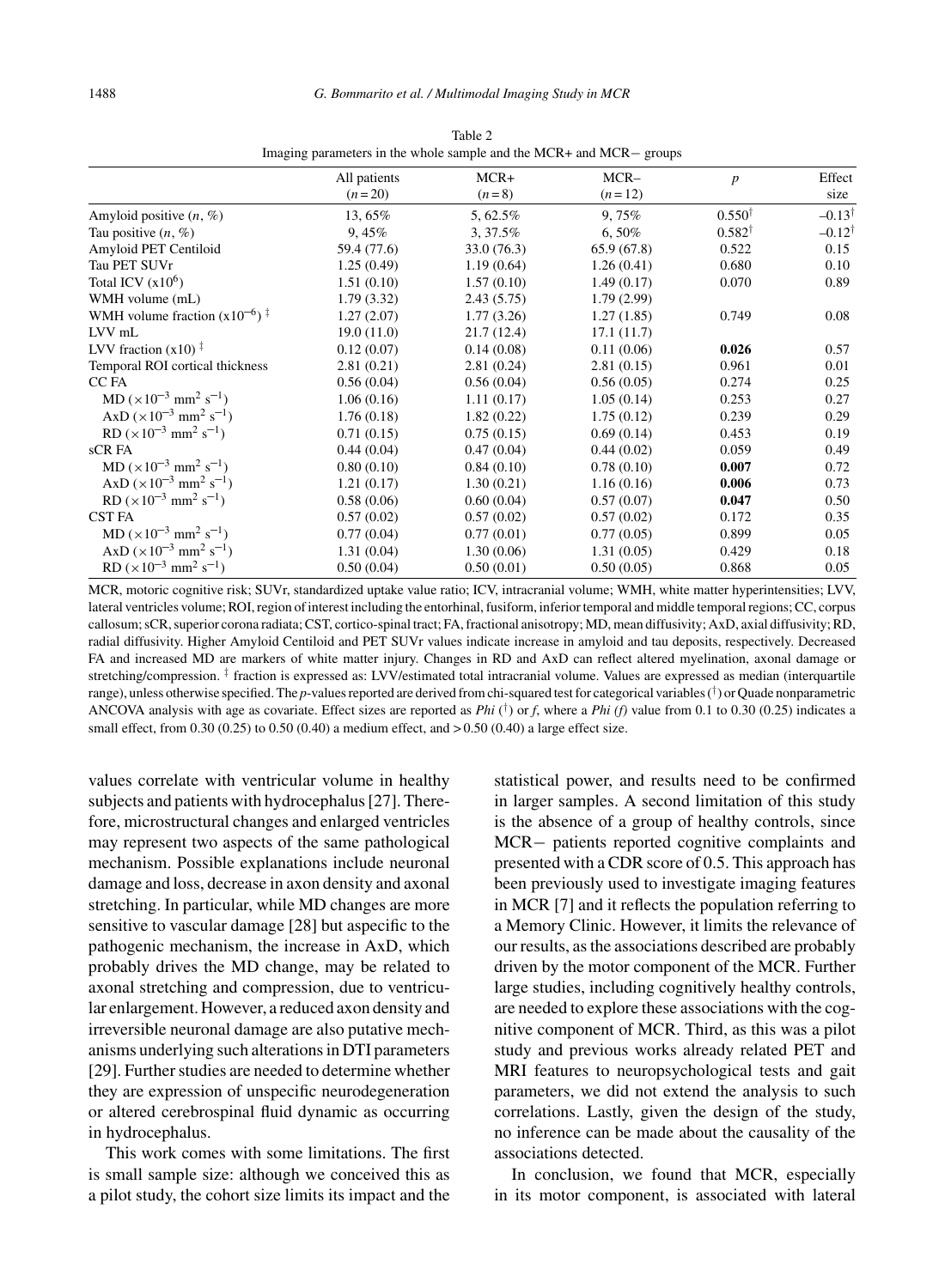ventricular enlargement and microstructural damage of the sCR, but not to amyloid or tau deposits or to global white matter macroscopically detectable damage. Future studies will assess whether MCR is related to a specific spatial pattern of structural disruption, more than the underlying pathogenic pathway, thus helping to better define the predictive impact of MCR in different types of dementia.

#### **ACKNOWLEDGMENTS**

We would like to thank all patients for their participation in this study. We thank Marta Martins for her help with the patients' recruitment.

This work was supported by the Swiss National Science Foundation (SNSF grant #320030<sub>-173153</sub>, 320030 185028) and the Geneva University Hospitals (PRD grant #8-2019-II). Clinical data for this study were collected at the Centre de la mémoire, Geneva University and University Hospitals, thanks to funds from: Association Suisse pour la Recherche sur l'Alzheimer, Genève; Fondation Segré, Genève; Ivan Pictet, Genève; Fondazione Agusta, Lugano; Fondation Chmielewski, Genève; Velux Stiftung; Swiss National Science Foundation (projects #320030 182772, 320030 169876); Horizon 2020 (projects n. 667375); Human Brain Project; Innovative Medicines Initiatives (IMI contract n. 115736 and 115952).

Authors' disclosures available online ([https://](https://www.j-alz.com/manuscript-disclosures/21-5461r3) [www.j-alz.com/manuscript-disclosures/21-5461r3\)](https://www.j-alz.com/manuscript-disclosures/21-5461r3).

#### **SUPPLEMENTARY MATERIAL**

The supplementary material is available in the electronic version of this article: [https://dx.doi.org/](https://dx.doi.org/10.3233/JAD-215461) [10.3233/JAD-215461.](https://dx.doi.org/10.3233/JAD-215461)

#### **REFERENCES**

- [1] Verghese J, Wang C, Lipton RB, Holtzer R (2013) Motoric cognitive risk syndrome and the risk of dementia. *J Gerontol A Biol Sci Med Sci* **68**, 412-418.
- [2] Meiner Z, Ayers E, Verghese J (2020) Motoric cognitive risk syndrome: A risk factor for cognitive impairment and dementia in different populations. *Ann Geriatr Med Res* **24**, 3-14.
- [3] Doi T, Verghese J, Shimada H, Makizako H, Tsutsumimoto K, Hotta R, Nakakubo S, Suzuki T (2015) Motoric cognitive risk syndrome: Prevalence and risk factors in Japanese seniors. *J Am Med Dir Assoc* **16**, 1103.e21-1103.e25.
- [4] Beauchet O, Sekhon H, Barden J, Liu-Ambrose T, Chester VL, Szturm T, Grenier S, Léonard G, Bherer L, Allali G, Consortium CG (2018) Association of motoric cognitive

risk syndrome with cardiovascular disease and risk factors: Results from an original study and meta-analysis. *J Alzheimers Dis* **64**, 875-887.

- [5] Bortone I, Griseta C, Battista P, Castellana F, Lampignano L, Zupo R, Sborgia G, Lozupone M, Moretti B, Giannelli G, Sardone R, Panza F (2021) Physical and cognitive profiles in motoric cognitive risk syndrome in an older population from Southern Italy. *Eur J Neurol* **28**, 2565-2573.
- [6] Blumen HM, Allali G, Beauchet O, Lipton RB, Verghese J (2019) A gray matter volume covariance network associated with the motoric cognitive risk syndrome: A multicohort MRI study. *J Gerontol A Biol Sci Med Sci* **74**, 884-899.
- [7] Blumen HM, Schwartz E, Allali G, Beauchet O, Callisaya M, Doi T, Shimada H, Srikanth V, Verghese J (2021) Cortical thickness, volume, and surface area in the motoric cognitive risk syndrome. *J Alzheimers Dis* **81**, 651-665.
- [8] Sekhon H, Allali G, Launay CP, Barden J, Szturm T, Liu-Ambrose T, Chester VL, Wong CH, Beauchet O (2019) Motoric cognitive risk syndrome, incident cognitive impairment and morphological brain abnormalities: Systematic review and meta-analysis. *Maturitas* **123**, 45-54.
- [9] Verghese J, Annweiler C, Ayers E, Barzilai N, Beauchet O, Bennett DA, Bridenbaugh SA, Buchman AS, Callisaya ML, Camicioli R, Capistrant B, Chatterji S, De Cock AM, Ferrucci L, Giladi N, Guralnik JM, Hausdorff JM, Holtzer R, Kim KW, Kowal P, Kressig RW, Lim JY, Lord S, Meguro K, Montero-Odasso M, Muir-Hunter SW, Noone ML, Rochester L, Srikanth V, Wang C (2014) Motoric cognitive risk syndrome Multicountry prevalence and dementia risk. *Neurology* **83**, 718-726.
- [10] Beauchet O, Sekhon H, Launay CP, Rolland Y, Schott AM, Allali G (2020) Motoric cognitive risk syndrome and incident dementia: Results from a population-based prospective and observational cohort study. *Eur J Neurol* **27**, 468-474.
- [11] Meiner Z, Ayers E, Bennett DA, Wang C, Verghese J (2021) Risk factors for the progression of motoric cognitive risk syndrome to dementia: Retrospective cohort analysis of two populations. *Eur J Neurol* **28**, 1859-1867.
- [12] Landau SM, Marks SM, Mormino EC, Rabinovici GD, Oh H, O'Neil JP, Wilson RS, Jagust WJ (2012) Association of lifetime cognitive engagement and low  $\beta$ -amyloid deposition. *Arch Neurol* **69**, 623-629.
- [13] Mishra S, Gordon BA, Su Y, Christensen J, Friedrichsen K, Jackson K, Hornbeck R, Balota DA, Cairns NJ, Morris JC, Ances BM, Benzinger TLS (2017) AV-1451 PET imaging of tau pathology in preclinical Alzheimer disease: Defining a summary measure. *Neuroimage* **161**, 171-178.
- [14] Klunk WE, Koeppe RA, Price JC, Benzinger TL, Devous MDS, Jagust WJ, Johnson KA, Mathis CA, Minhas D, Pontecorvo MJ, Rowe CC, Skovronsky DM, Mintun MA (2015) The Centiloid Project: Standardizing quantitative amyloid plaque estimation by PET. *Alzheimers Dement* **11**, 1-15.e1-4.
- [15] van der Holst HM, Tuladhar AM, Zerbi V, van Uden IWM, de Laat KF, van Leijsen EMC, Ghafoorian M, Platel B, Bergkamp MI, van Norden AGW, Norris DG, van Dijk EJ, Kiliaan AJ, de Leeuw FE (2018) White matter changes and gait decline in cerebral small vessel disease. *Neuroimage Clin* **17**, 731-738.
- [16] Maltais M, de Souto Barreto P, Perus L, Mangin JF, Grigis A, Chupin M, Bouyahia A, Gabelle A, Delrieux J, Rolland Y, Vellas B, Multidomain Alzheimer Preventive Trial/Data Sharing Alzheimer (MAPT/DSA) Study Group (2020) Re: Prospective associations between diffusion tensor imaging